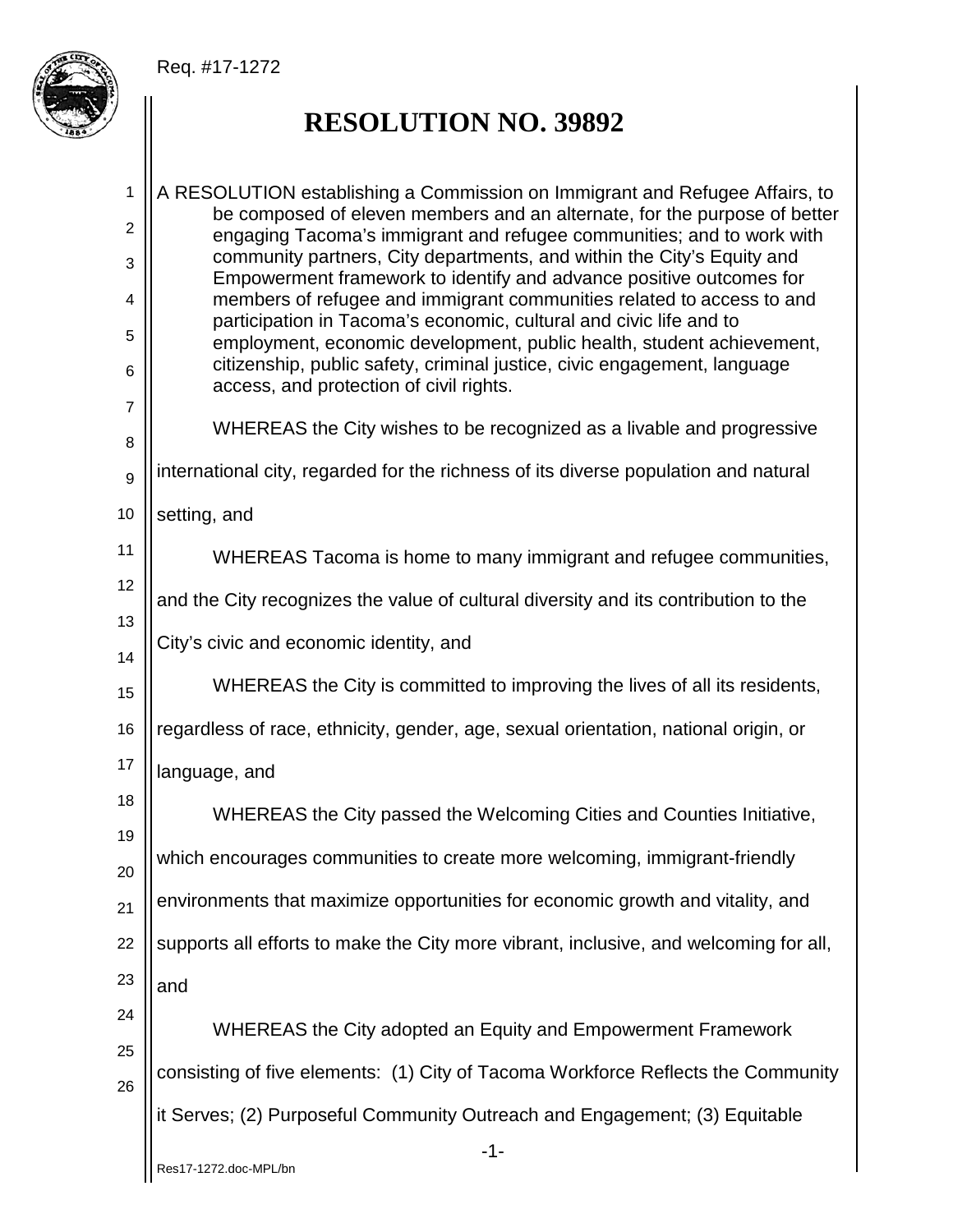

1 2 3 4 5 6 7 8 9 10 11 12 13 14 15 16 17 18 19 20 21 22 23 24 25 26 Service Delivery to all Residents and Visitors; (4) Support Human Rights and Opportunities for Everyone to Achieve their Full Potential; and (5) Commitment to Equity in Policy Decision-making, and WHEREAS language and cultural barriers may compromise equal access to government services and programs, and WHEREAS the City Council is working to enhance and improve both the relationship of City government with refugee and immigrant residents, and access to City services and resources for these communities, and WHEREAS the City Council desires to take proactive steps to strengthen ongoing efforts to address existing and emerging needs of immigrant and refugee communities by the creation of the Commission on Immigrant and Refugee Affairs; Now, Therefore, BE IT RESOLVED BY THE COUNCIL OF THE CITY OF TACOMA: Section 1. That the Commission on Immigrant and Refugee Affairs ("Commission") is hereby established for the purpose of better engaging immigrant and refugee communities, with the goal of reducing barriers to immigrant and refugee access to and participation in Tacoma's economic, cultural, and civic life. The Commission will work with community partners, City Commissions, Boards and Committees, City departments, and within the City's Equity and Empowerment framework to identify and advance positive outcomes for members of refugee and immigrant communities related to employment, economic development, public health, student achievement, citizenship, public safety, criminal justice, civic engagement, language access, and protection of civil rights.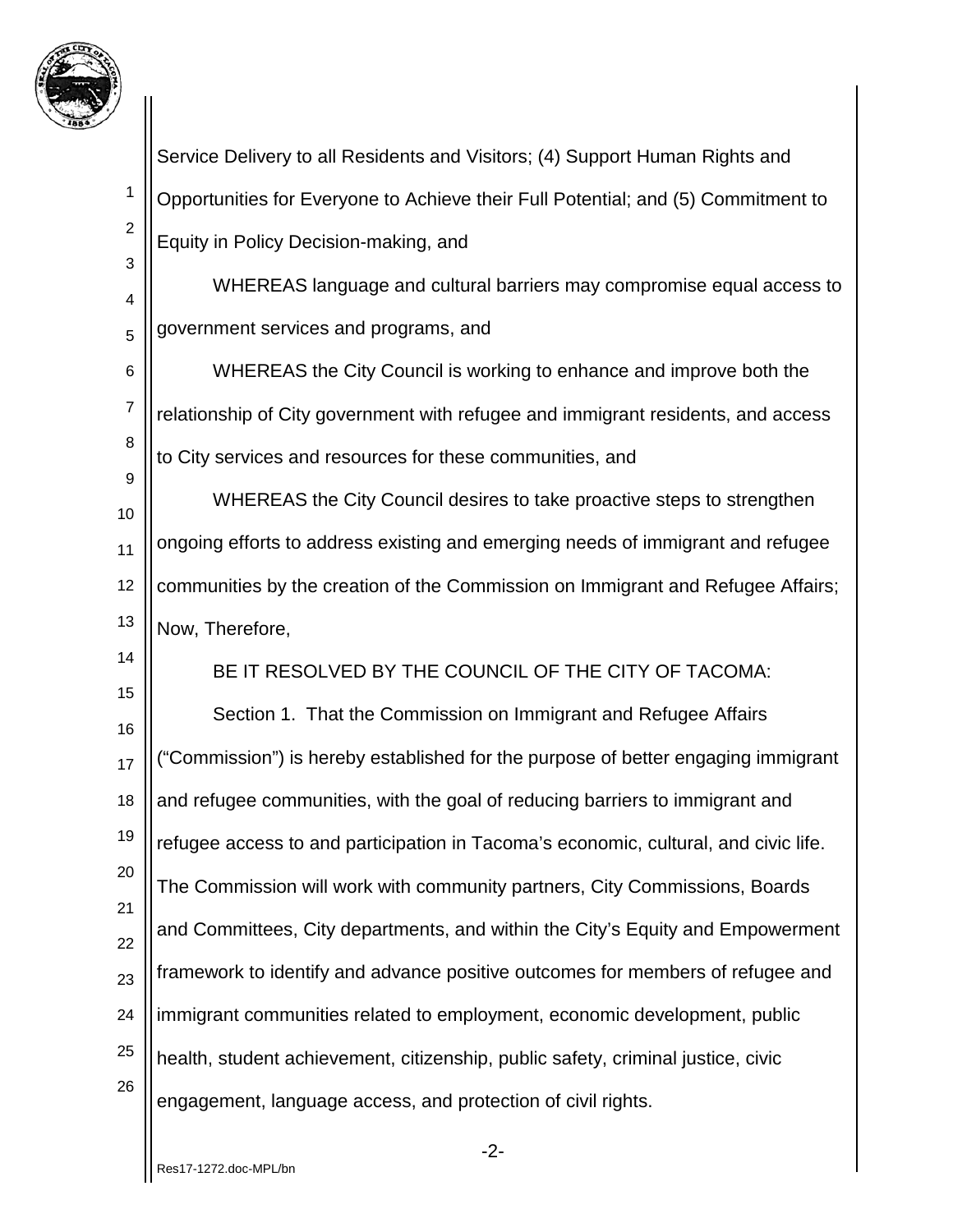

A. Commission Composition.

1 2 3 4 1. The Commission shall be composed of eleven members, to include one youth or young adult member under the age of 25 at the time of appointment. An alternate member will also be appointed.

5 6 7 8 9 10 11 12 13 14 15 16 2. In making appointments to the Commission, all efforts shall be made to maintain geographical, gender and sexual orientation balance and to reflect the diversity and national origin of the immigrant and refugee community in Tacoma. To the extent possible, membership should be from African communities, European/Middle East communities, Latino communities, and Asian/Pacific Islander communities. A majority of the members should be immigrants or refugees. All members shall demonstrate experience or expertise with immigrant issues, as well as a commitment to all immigrant and refugee communities. The City Council will coordinate appointments to ensure the representation goals in this subsection are met.

17 18 19 3. The Commission should meet on a regular basis with the Tacoma Human Rights Commission and the Tacoma Area Commission on Disabilities through a designated representative or joint meetings.

20 21 22 23 24 25 26 4. Each Commissioner shall serve for a term of three years. No member shall serve more than three consecutive terms. If a member is appointed to fill the duration of an unexpired term, then that term shall qualify as one of the three consecutive terms if the portion of the unexpired term actually served is one year or more. To start, all appointments shall be staggered rotations and terms. Terms begin March 1 and end the last day in February.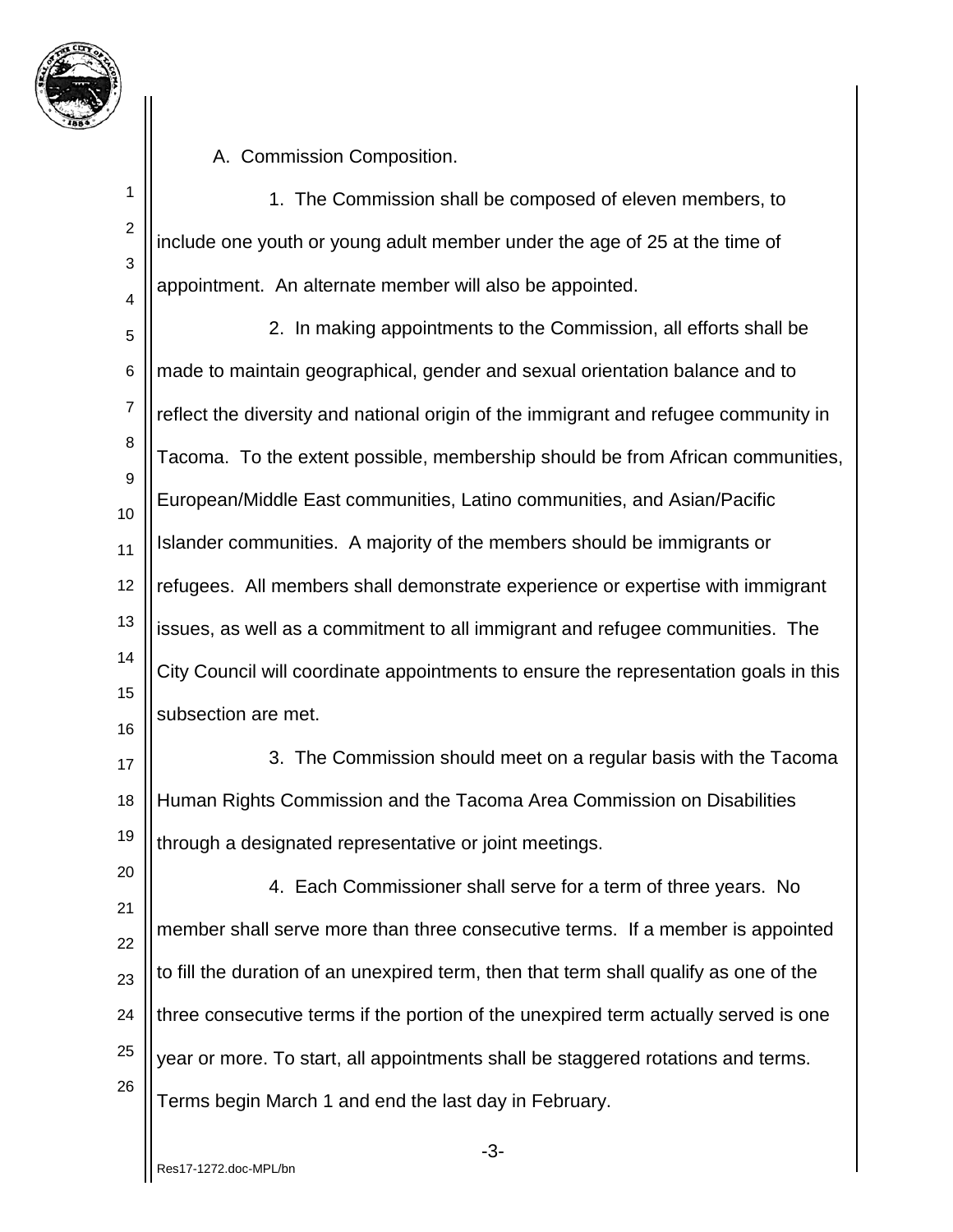

B. Commission Duties.

1 2 3 4 5 6 7 8 9 10 11 12 13 14 15 16 17 18 19 20 21 22 23 24 25 1. The Commission shall have the duty and power to study problems and issues specifically impacting the immigrant and refugee communities in the City of Tacoma and provide written recommendations, context, and input to Tacoma's policy makers, including to the Mayor, City Council, City Manager, and City Department heads, toward the development and implementation of programs, services, and practices specific to the purpose of furthering immigrant and refugee access to and participation in Tacoma's economic, cultural, and civic life. 2. The Commission may hold community meetings, consult with other City Commissions, Boards and Committees, public agencies, civil rights organizations, representatives of employers, labor unions, faith based institutions, professional associations, community organizations concerned with and advocating for immigrants and refugees, social welfare organizations, and any other associations, organizations, and institutions as directed by the City Council or as the Commission shall deem advisable to engage in a constructive, integrative, and meaningful way with immigrant and refugee communities, to connect immigrant and refugee communities with allies and stakeholders, to provide education by raising awareness about available resources and opportunities, to identify mutual community challenges and opportunities and develop potential partnerships between Tacoma's immigrant and refugee communities and the City, and to promote recognition of the contributions of foreign-born residents to the economic and cultural vitality of Tacoma.

26

-4-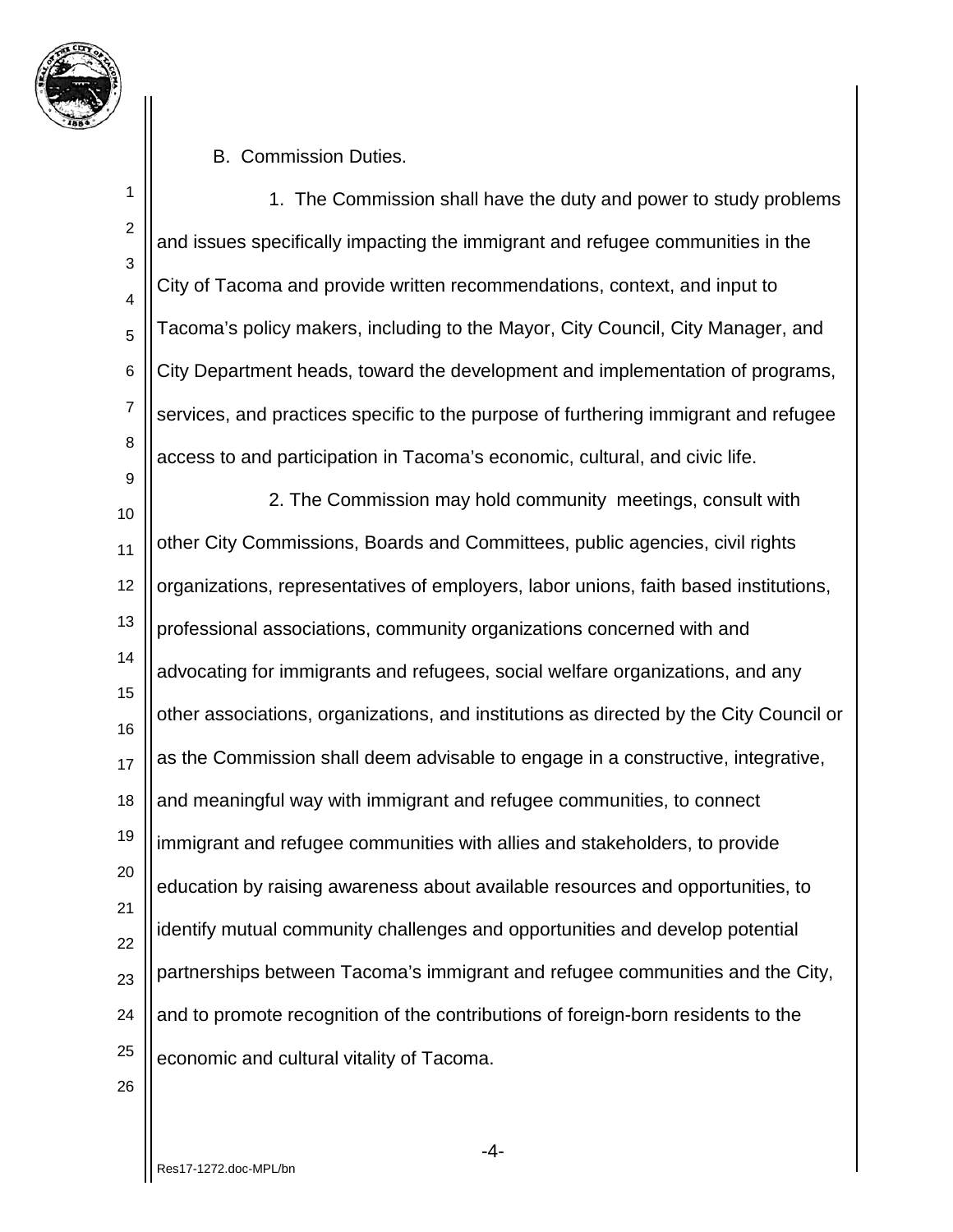

1

2

3

4

5

6

3. If requested, the Commission will collaborate with, assist, and make recommendations to any public officials, jurisdictions, departments, public or private organizations, community groups or other individuals or entities regarding the development and implementation of programs, services and practices specific to the purpose of furthering immigrant and refugee access to and participation in Tacoma's economic, cultural, and civic life.

7 8 9 10 11 12 13 14 15 16 4. Annual Workplan. The Commission shall develop an Annual Workplan and an Annual Report of each previous year's work. The Annual Report shall include a summary of Commission accomplishments and challenges, as well as recommendations on how the City can continue to develop and implement programs, services, and practices specific to the purpose of furthering immigrant and refugee access to and participation in Tacoma's economic, cultural, and civic life. The Commission shall brief the assigned City Council Committee on its Annual Workplan and Annual Report.

17 18 19 20 5. Rules of procedure. The Commission may establish protocols and rules of procedure as are necessary to carry out the duties and functions of the Commission.

24 25

26

21

22

23